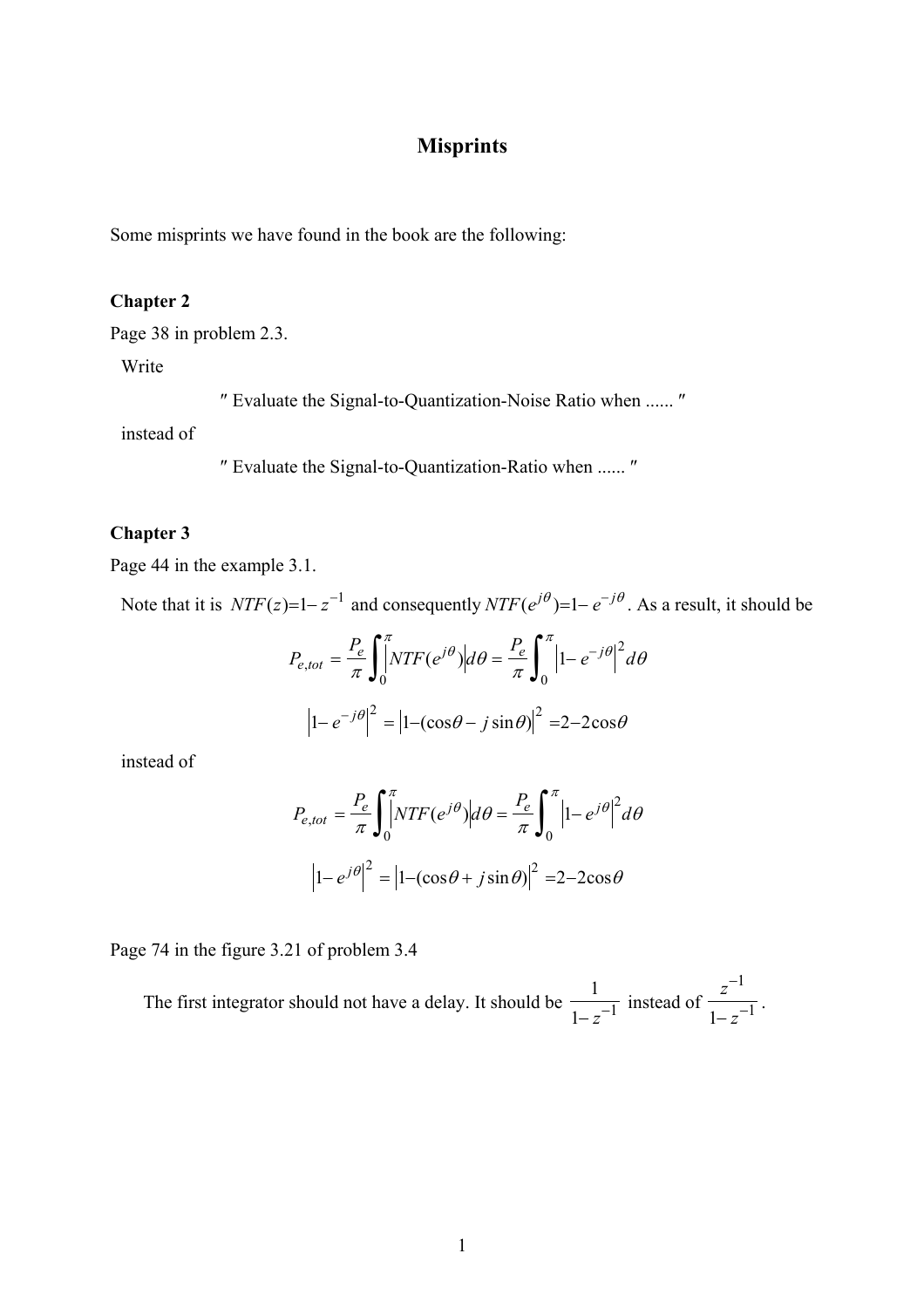#### **Chapter 4**

Page 98 in problem 4.4.

Write

″ Can the observed noise shaping be approximated by an inverse Chebyshev high-pass transfer function? "

instead of

″ Can the observed noise shaping characteristic be approximated by an inverse high-pass function? "

### Page 98 in problem 4.5.

Write

″ Repeat with the same NTF..... ″

instead of

″ Repeat with the same NTFs ..... ″

#### **Chapter 5**

Page 118 in figure 5.13.

The resistor  $R_2$  in the resonator feedback path, i.e. after the gain -1/1244, should be  $R_1$ .

Page 135 in problem 5.4.

Write

″.....the integrators have a delay as shown in Fig. 5.4b.″

instead of

″.....the integrators have delay as it is shown in Fig. 5.4b.″

#### Page 135 in problem 5.5.

It should be

″.....the exponential DM in Fig 2.18 is ..... ″

instead of

″.....the exponential DM in Fig 2. is ..... ″